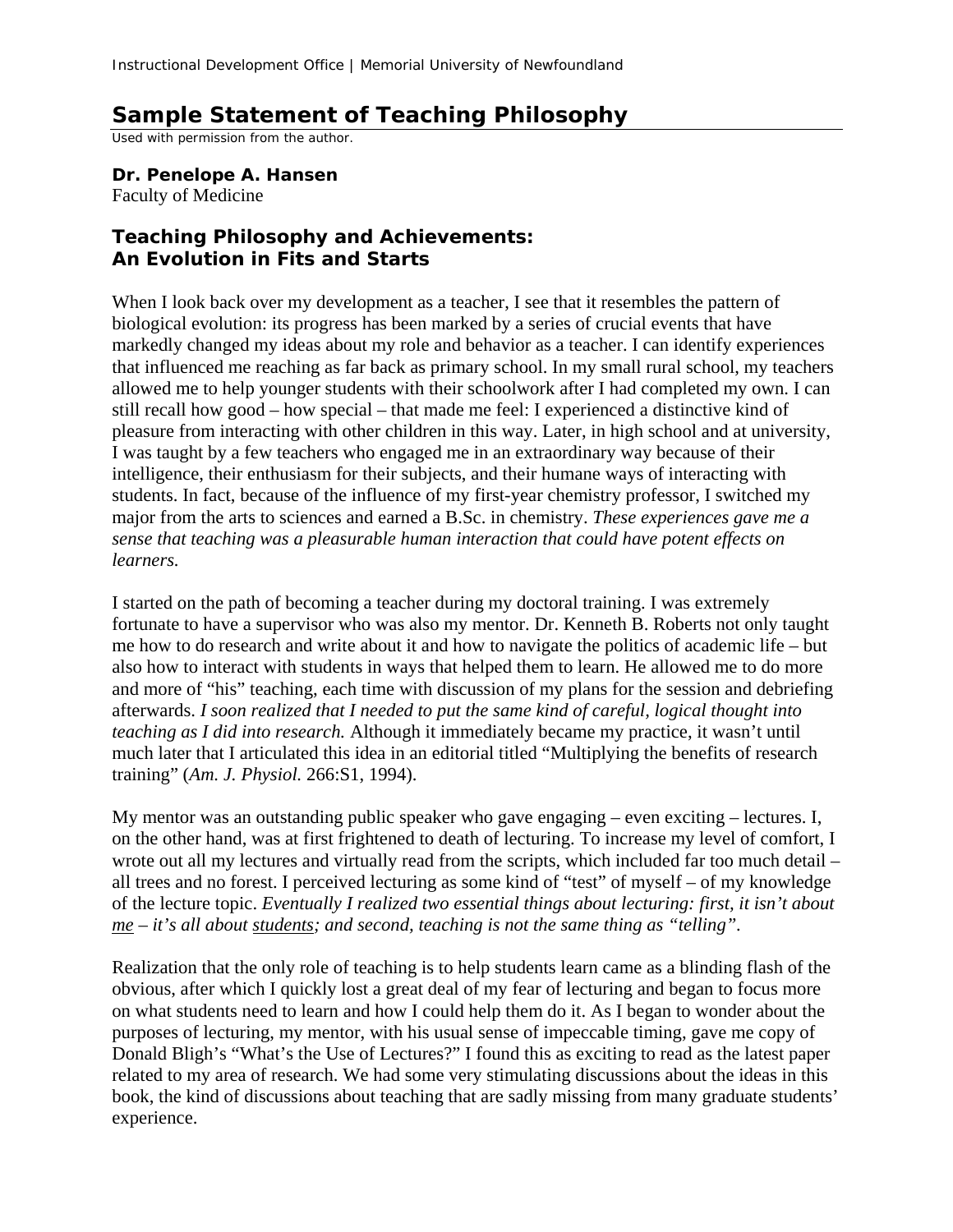Understanding that teaching is not just "telling" came as a revelation to me when I gave what I thought was an excellent lecture on Starling forces. It was followed the next day by a small group problem-based discussion that involved this topic. I facilitated one of the groups which happened to include some of the brightest, most motivated medical students – and it became clear as I listened that they didn't understand Starling forces! This was a crucial point in my evolution as a teacher, after which I started to think even harder about how I could create lectures that were more effective at helping students understand the concepts of physiology, rather than leading them to simply memorize facts*. I realized that I needed to incorporate active learning activities in my lectures.* I slowly began to adopt this approach to give students opportunities to apply what they were hearing and to give me ongoing feedback about whether or not they understood what I was saying. Some of my physiology colleagues, particularly Dee Silverthorn, have helped me to learn about and use active learning techniques in practical and creative ways. I am still developing this aspect of my teaching, currently exploring the use of "clickers".

Nearly twenty years ago I began to receive teaching awards from our medical students. Looking back, I see that this was a terrific "feel-good" experience that encouraged me to focus more and more on teaching and less and less on bench research. In 1988 I made the difficult decision to close my lab, and took up a full-time administrative position as Assistant Dean for Undergraduate Medical Education. Our dean supported my development by funding my participation in education meetings and short courses. These helped me to advance my knowledge of the theories and practice of education and to learn qualitative research methods that I could use to evaluate educational innovations. I found out that my ideas about teaching had solid foundations in constructivist and social theories of learning, and that there was a huge body of research on pedagogy that I needed to explore. *The realization that what I had learned empirically about teaching and learning had solid theoretical and research bases stimulated me to dig into this body of literature and to begin writing about education.*

I became an advocate of the idea that writing about something increases your understanding of it, which I expressed in an editorial, "Writing to learn physiology" (*Am. J. Physiol.* 267:S1, 1995). Furthermore, the discipline required to write publishable papers about education made me a better writer and a more thoughtful teacher. In 1992 the APS Publications Committee and Council took a chance on me – a Canadian previously unknown to them. They appointed me Chief Editor of *Advances in Physiology Education* – another crucial fork in my evolutionary path as an educator. It gave me opportunities to meet and work with many new colleagues in the APS and around the world whose primary academic focus was on physiology education. I no longer felt like an odd-woman-out, as I had felt among my basic science colleagues at Memorial during the four years since closing my research lab. *I realized that being part of a virtual community of like-minded physiologists gave me both the confidence and the opportunities I needed to continue developing as an educator.* These opportunities were broadened with my involvement with the APS Teaching Section and the IUPS Education Committee, both of which I have been fortunate to chair.

Two more events caused abrupt changes in my evolution as a teacher – like pebbles that start avalanches. One was a stage performance I attended in Switzerland and the other was a twoword phrase I ran across in a book on higher education that I was reading.